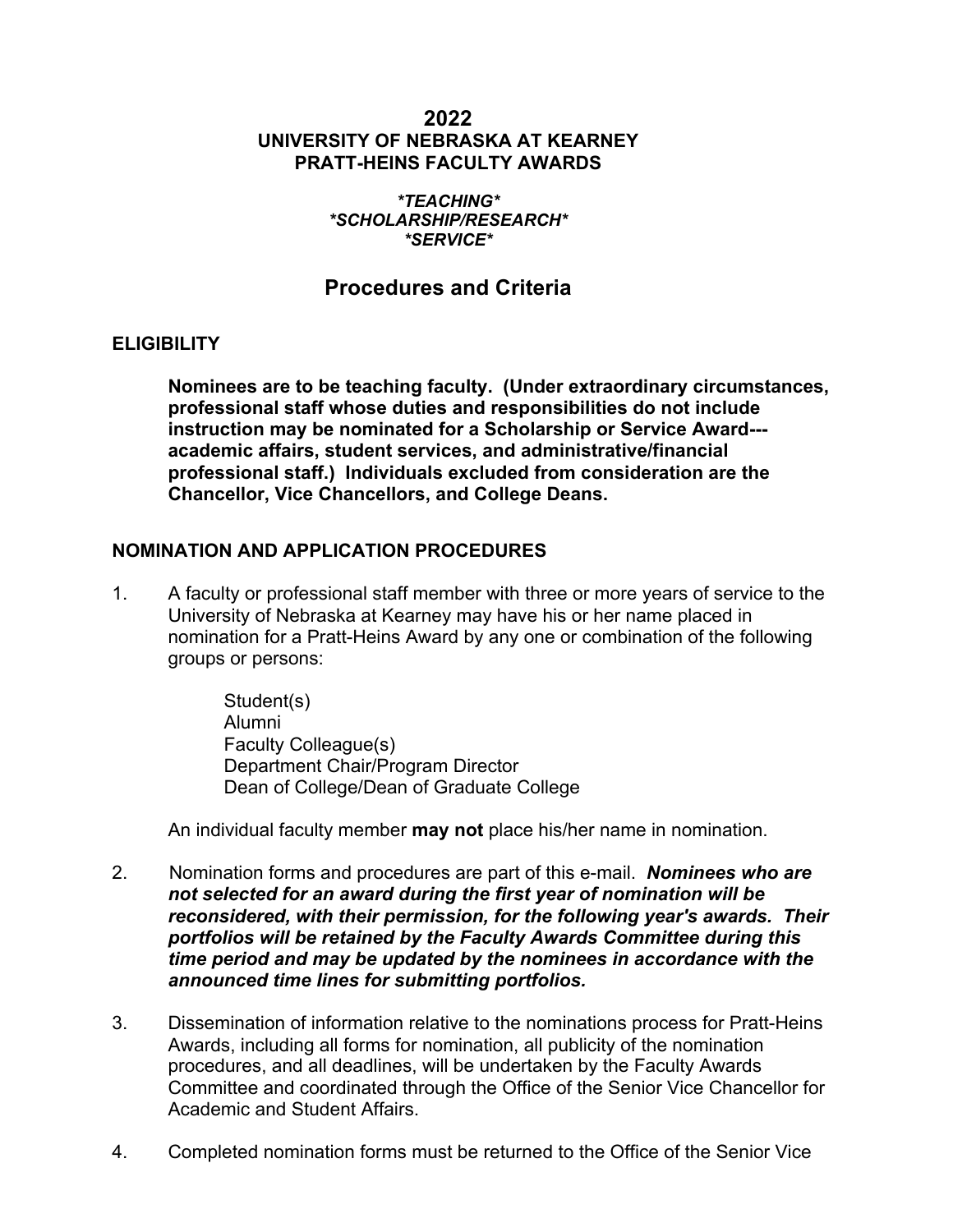Chancellor for Academic and Student Affairs **no later than February 4, 2022**. The Faculty Awards Committee will notify all nominees of their nomination and the source of the nomination.

- 5. It becomes the responsibility of the nominating party, in cooperation with the nominee, to complete the application process upon notification from the Faculty Awards Committee.
- 6. All supporting materials for the application must be filed by the nominee or his or her sponsor with the Senior Vice Chancellor for Academic and Student Affairs **no later than March 31, 2022.**
- 7. The application must include the following materials:

**Teaching** - The Teaching Award is based on evidence of consistent outstanding teaching. The application shall consist of:

- A. the complete nomination form,
- B. peer evaluations from the departmental faculty who are highly qualified to judge the nominee's teaching excellence (maximum of three),
- C. administrative evaluations from the Department Chair and the Dean of the nominee's College,
- D. overall positive student evaluations based on a minimum of two student evaluation surveys conducted within the three academic years preceding the nomination. The evaluations must be from different courses. The nominee may provide no more than five letters of reference from former students.

**Scholarship/Research -** The Scholarship/Research Award is based on evidence of the consistent production of original work in the nominee's discipline. The application shall consist of:

- A. the complete nomination form,
- B. annotated listing of research documents, publications, or productions,
- C. evaluations from individuals highly qualified to evaluate the scholarship or research of the nominee (maximum of three),
- D. administrative evaluations from the Department Chair and Dean of the nominee's College.

**Service** - The Service Award is based on evidence of consistent outstanding service to students, to the institution, to education in general, to significant state, regional, or national education programs, or to other appropriate educationally related functions or organizations. The application shall consist of: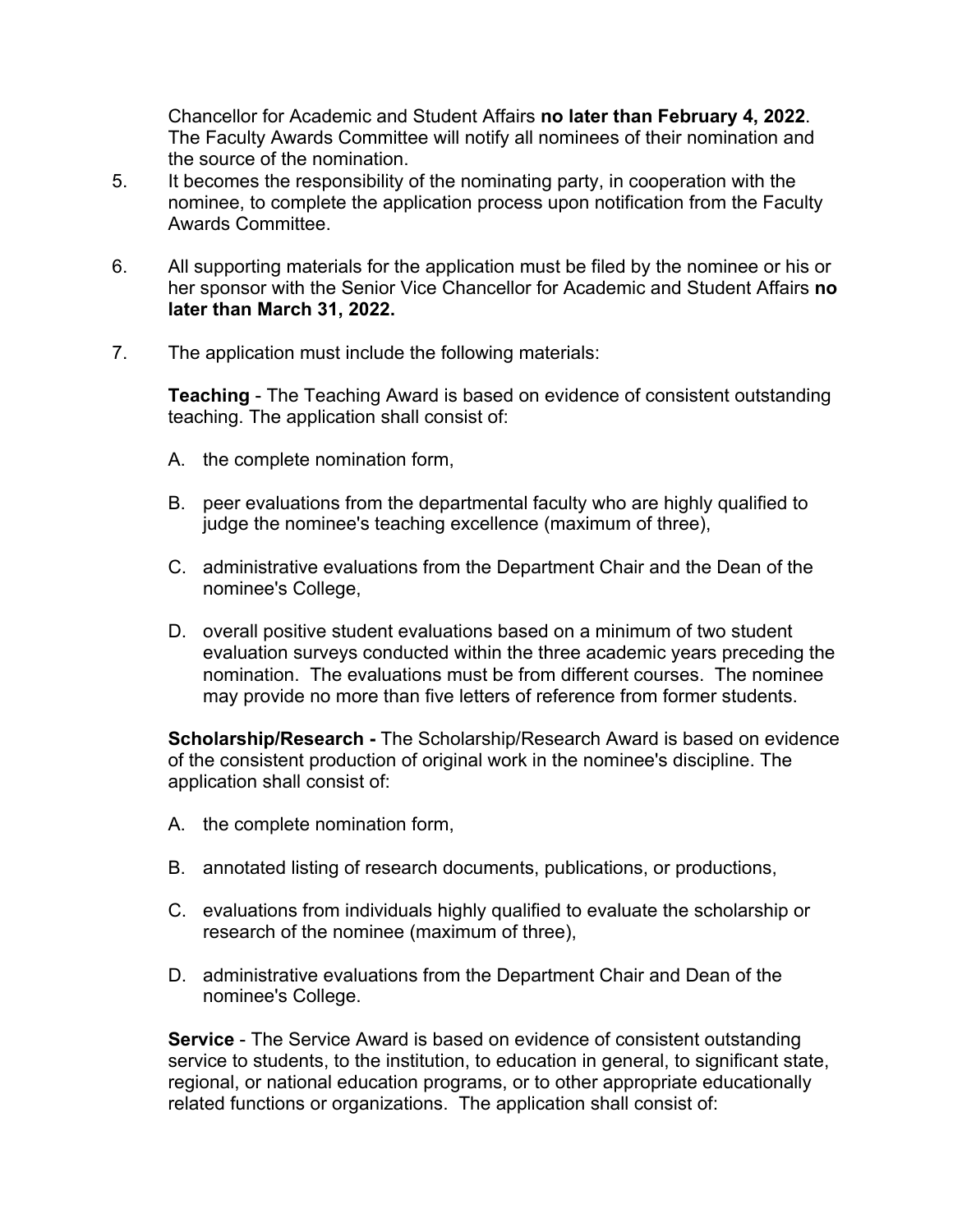- A. the complete nomination form,
- B. peer evaluations from individuals highly qualified to judge the value and quality of the service rendered (maximum of three),
- C. administrative evaluations from the Department Chair, Dean of the nominee's College, or appropriate administrative superiors.
- 8. All materials shall be submitted within the nomination period as a complete package to the Senior Vice Chancellor for Academic and Student Affairs who will forward the materials to the Faculty Awards Committee.
- 9. The Faculty Awards Committee and a representative of the Pratt-Heins Foundation, upon receipt of all complete applications, will be responsible for screening all applications to determine their qualifications for the award. The committee may also, upon review of an application, request additional supporting materials from the nominee or from his/her nominator.
- 10. The Faculty Awards Committee will, upon completion of the review process and **no later than April 22**, **2022,** forward to the Senior Vice Chancellor, all applications of qualifying faculty along with the committee's recommendations.
- 11. *After either being selected for an award or being considered a nominee for two consecutive award years,* all materials filed by the applicant will be returned and treated as confidential by the Faculty Awards Committee.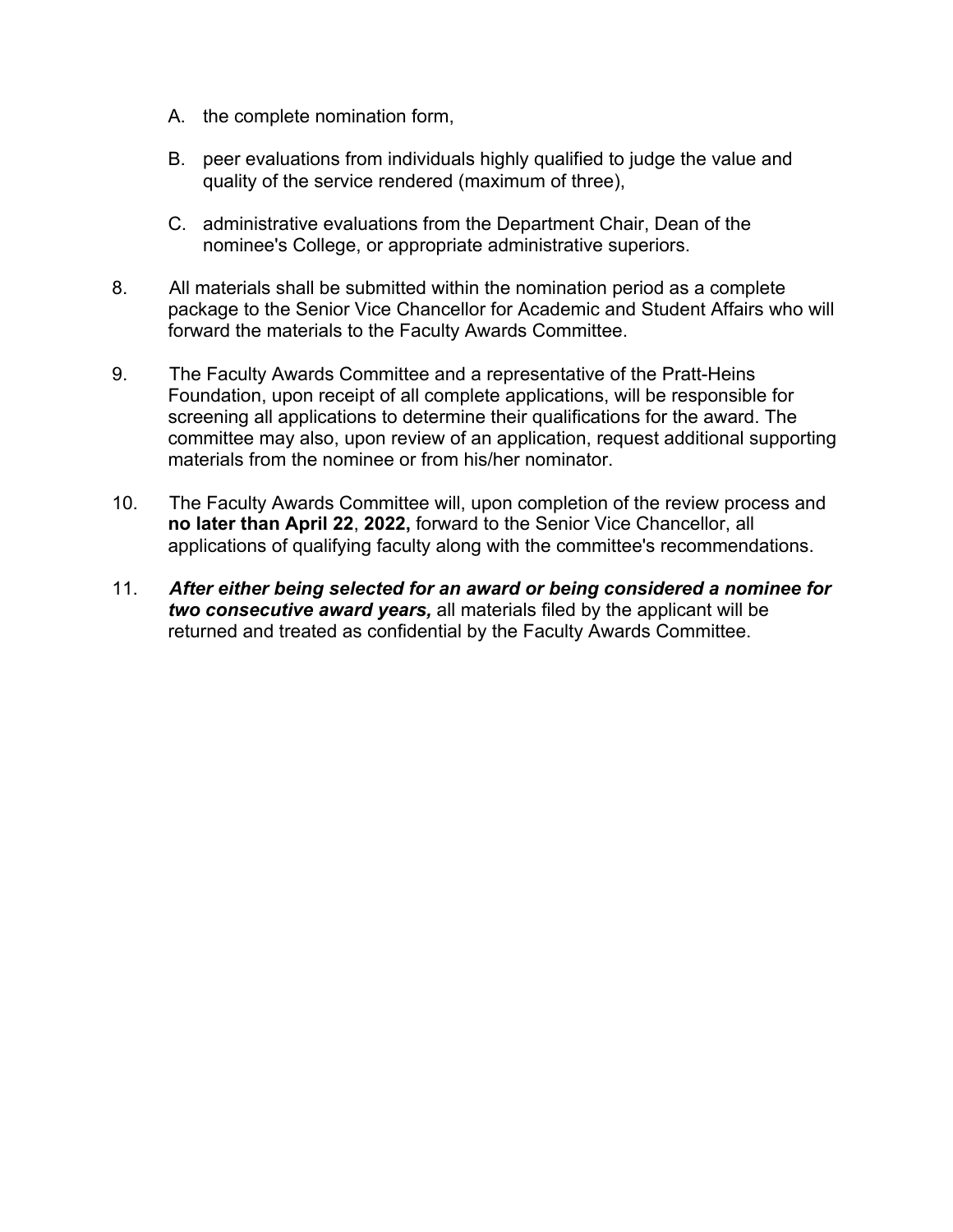# **SUGGESTED CRITERIA FOR DETERMINATION OF EXCELLENCE IN TEACHING**

The following are suggested criteria for evaluation of excellence in teaching. Given that these criteria are not ordered in any priority fashion, it is assumed that any faculty member considered for the Pratt-Heins Teaching Excellence Award shall demonstrate superior performance in most of these areas. Of paramount consideration in any analysis of teaching excellence is the willingness of the teacher to undertake those activities that will enhance and expand the learning experience for students.

- 1. The nominee demonstrates a superior level of teaching effectiveness. Recognizing that effectiveness is of subjective nature, it is intended here to include but not be limited to the following:
	- development of innovative teaching techniques and regular application of these techniques in the classroom;
	- presentation in an interesting and stimulating manner of course materials;
	- presentation of pertinent, timely, and reliable knowledge relative to the discussion at hand as well as the relationships between and across related areas of study;
	- demonstration of sensitivity to and respect for student inquiry and discussion both in and out of the classroom;
	- evidence of such other traits, techniques, or qualities employed or possessed by the teacher to enhance, strengthen, and encourage the student to actively and enthusiastically enter into the learning process.
- 2. The nominee demonstrates an active and positive record of service to students as an academic, professional, and/or personal advisor. Inherent in this role is the assumption that the nominee is readily and willingly available to students for advice and guidance.
- 3. The nominee demonstrates that he/she has actively undertaken involvement in faculty development programs (such as research, continuing study, self-initiated study, academic short courses, etc.) and has applied the knowledge and skills derived to effective teaching.
- 4. The nominee demonstrates that he/she has developed innovative course offerings and/or programs of study providing enhanced educational opportunities for students beyond the confines of the classroom. It is assumed that such courses/programs are characteristically of a high level of professional quality.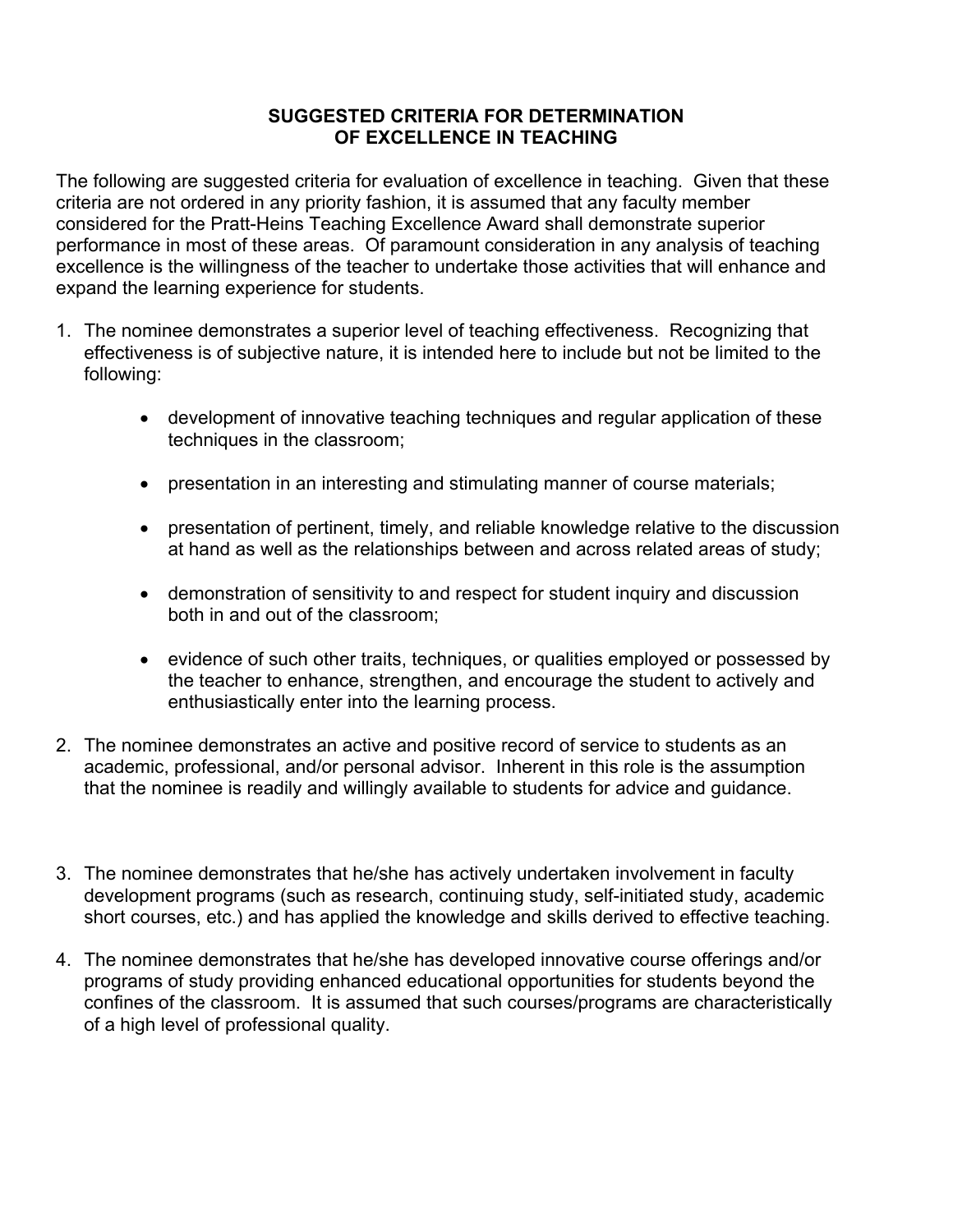### **SUGGESTED CRITERIA FOR DETERMINATION OF EXCELLENCE IN SCHOLARSHIP/RESEARCH**

The following are suggested criteria for evaluation of excellence in scholarship/research. Given that these criteria are not ordered in any priority fashion, it is assumed that any faculty member considered for the Pratt-Heins Scholarship Award shall demonstrate superior ability in most of these areas.

- 1. Of major consideration in any analysis of scholarship is the willingness of the nominee to undertake those activities that show a high level of accomplishment in credible and appropriate academic research.
- 2. It is equally important that the nominee has published the results of that research in appropriate publications or otherwise disseminated the research results in recognized forums.
- 3. The nominee provides a record of continuing involvement in valid and appropriate academic research.